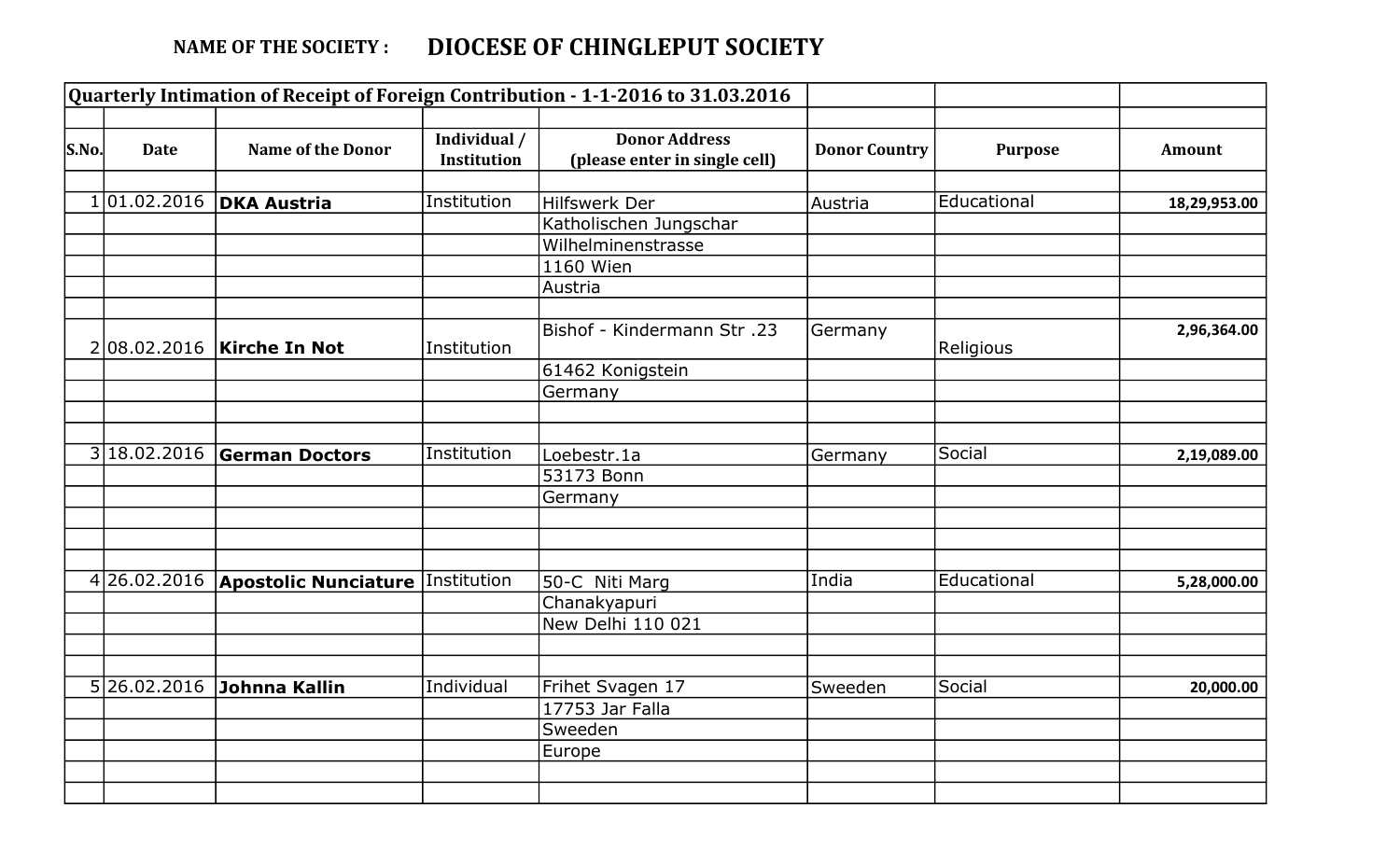|  | 6 21.01.2016  | <b>Catholic of Bishop of Institution</b> |             | Catholic Diocesan Centre       | Malaysia | Social      | 7,56,802.00  |
|--|---------------|------------------------------------------|-------------|--------------------------------|----------|-------------|--------------|
|  |               |                                          |             | Tingkat 1,290 Jalan Macalister |          |             |              |
|  |               |                                          |             | 10450                          |          |             |              |
|  |               |                                          |             | Penang                         |          |             |              |
|  |               |                                          |             | Malaysia                       |          |             |              |
|  |               |                                          |             |                                |          |             |              |
|  |               |                                          |             |                                |          |             |              |
|  | 722.02.2016   | <b>Archbishop of Kuala L</b> Institution |             | 525, Janan Bukit Nanas         | Malaysia | Social      | 2,33,523.00  |
|  |               |                                          |             | 50250 Kuala Lumpur             |          |             |              |
|  |               |                                          |             | Malaysia                       |          |             |              |
|  |               |                                          |             |                                |          |             |              |
|  |               |                                          |             |                                |          |             |              |
|  |               | 808.01.2016   Fondation Cuomo            | Institution | Lesun's Palace                 | Italy    | Educational | 16,68,612.00 |
|  |               |                                          |             | 4, Rue Des Orchidees           |          |             |              |
|  |               |                                          |             | MC 98000 Pte De                |          |             |              |
|  |               |                                          |             | Monaco                         |          |             |              |
|  |               |                                          |             |                                |          |             |              |
|  |               | 9 08.01.2016   Fondation Cuomo           | Institution | Lesun's Palace                 | Italy    | Educational | 32,72,937.00 |
|  |               |                                          |             | 4, Rue Des Orchidees           |          |             |              |
|  |               |                                          |             | MC 98000 Pte De                |          |             |              |
|  |               |                                          |             | Monaco                         |          |             |              |
|  |               |                                          |             |                                |          |             |              |
|  | 10 08.01.2016 | <b>Fondation Cuomo</b>                   | Institution | Lesun's Palace                 | Italy    | Educational | 6,12,482.00  |
|  |               |                                          |             | 4, Rue Des Orchidees           |          |             |              |
|  |               |                                          |             | MC 98000 Pte De                |          |             |              |
|  |               |                                          |             | Monaco                         |          |             |              |
|  |               |                                          |             |                                |          |             |              |
|  |               |                                          |             |                                |          |             |              |
|  |               | 11 05.02.2016   Fondation Cuomo          | Institution | Lesun's Palace                 | Italy    | Educational | 20,17,193.00 |
|  |               |                                          |             | 4, Rue Des Orchidees           |          |             |              |
|  |               |                                          |             | MC 98000 Pte De                |          |             |              |
|  |               |                                          |             | Monaco                         |          |             |              |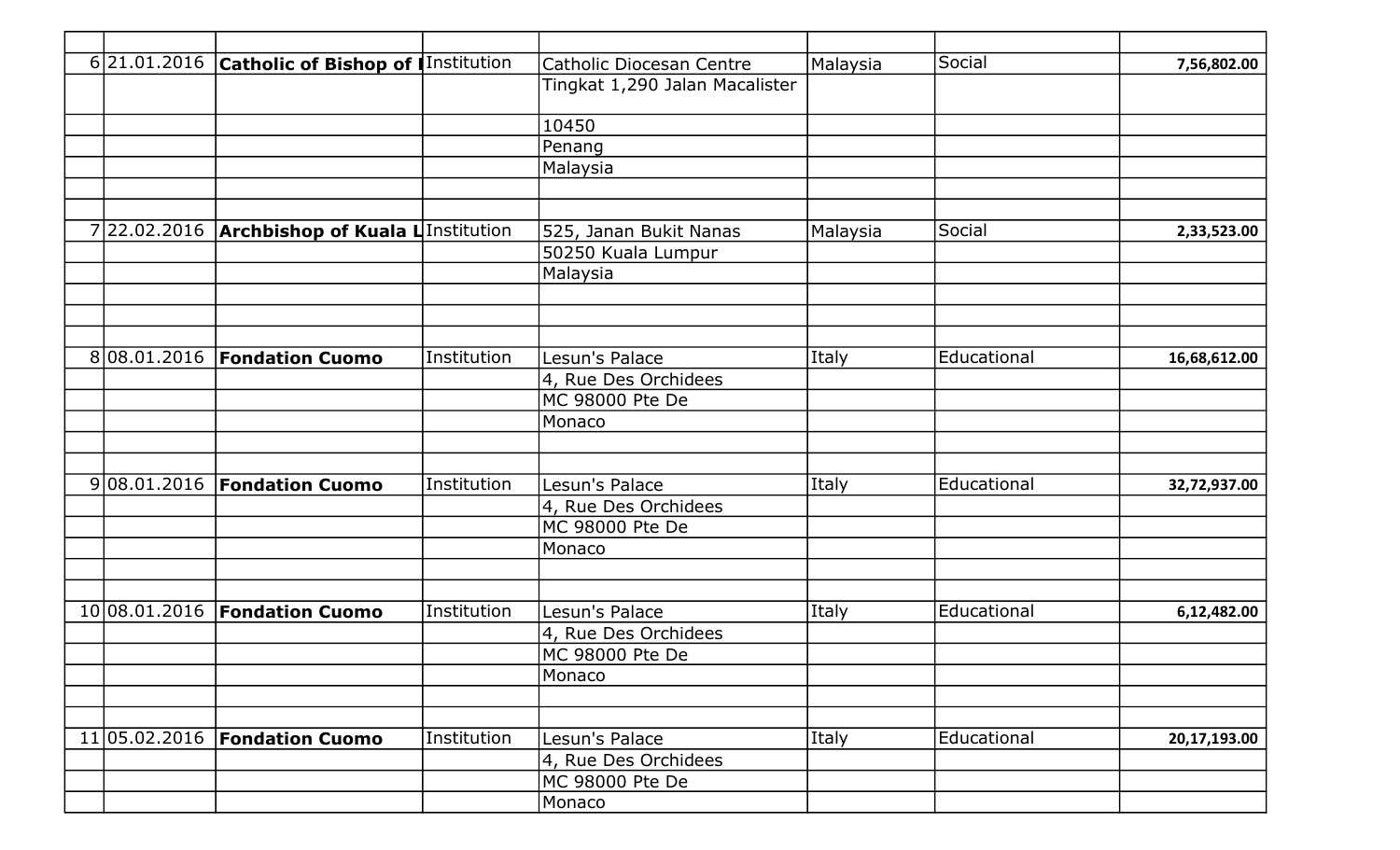|  | 12 11.03.2016   Fondation Cuomo                     | Institution | Lesun's Palace                     | Italy   | Educational | 99,72,273.00 |
|--|-----------------------------------------------------|-------------|------------------------------------|---------|-------------|--------------|
|  |                                                     |             | 4, Rue Des Orchidees               |         |             |              |
|  |                                                     |             | MC 98000 Pte De                    |         |             |              |
|  |                                                     |             | Monaco                             |         |             |              |
|  |                                                     |             |                                    |         |             |              |
|  |                                                     |             |                                    |         |             |              |
|  |                                                     |             |                                    |         |             |              |
|  | 13 18.01.2016 Concepcionistas Frand Institution     |             | Avda, Cervantes, 6                 | Spain   | Social      | 1,45,269.00  |
|  |                                                     |             | 50540-Borja (Zaragoza)             |         |             |              |
|  |                                                     |             | Spain                              |         |             |              |
|  |                                                     |             |                                    |         |             |              |
|  |                                                     |             |                                    |         |             |              |
|  | 14 26.02.2016   Episcopal Conference   Institution  |             | 28033 Madrid                       | Spain   | Social      | 3,60,000.00  |
|  |                                                     |             | Episcopal                          |         |             |              |
|  |                                                     |             | Espanola Anastrol 1                |         |             |              |
|  |                                                     |             | Spain                              |         |             |              |
|  |                                                     |             |                                    |         |             |              |
|  |                                                     |             |                                    |         |             |              |
|  |                                                     |             |                                    |         |             |              |
|  | 15 28.03.2016   Editorial Verbo Divino Institution  |             | Avenida Pamplona Num 41            | Spain   | Cultural    | 2,39,502.00  |
|  |                                                     |             | Estella                            |         |             |              |
|  |                                                     |             | 31200                              |         |             |              |
|  |                                                     |             | Navarra                            |         |             |              |
|  |                                                     |             | Spain                              |         |             |              |
|  |                                                     |             |                                    |         |             |              |
|  |                                                     |             |                                    |         |             |              |
|  |                                                     |             |                                    |         |             |              |
|  | 16 10.03.2016   Littleway Association   Institution |             | <b>Sacred Heart House</b>          | United  | Social      | 10,44,081.00 |
|  |                                                     |             |                                    | Kingdom |             |              |
|  |                                                     |             | 119, Cedars Road<br>Clapham Common |         |             |              |
|  |                                                     |             | London Sws Opr                     |         |             |              |
|  |                                                     |             | United Kingdom                     |         |             |              |
|  |                                                     |             |                                    |         |             |              |
|  |                                                     |             |                                    |         |             |              |